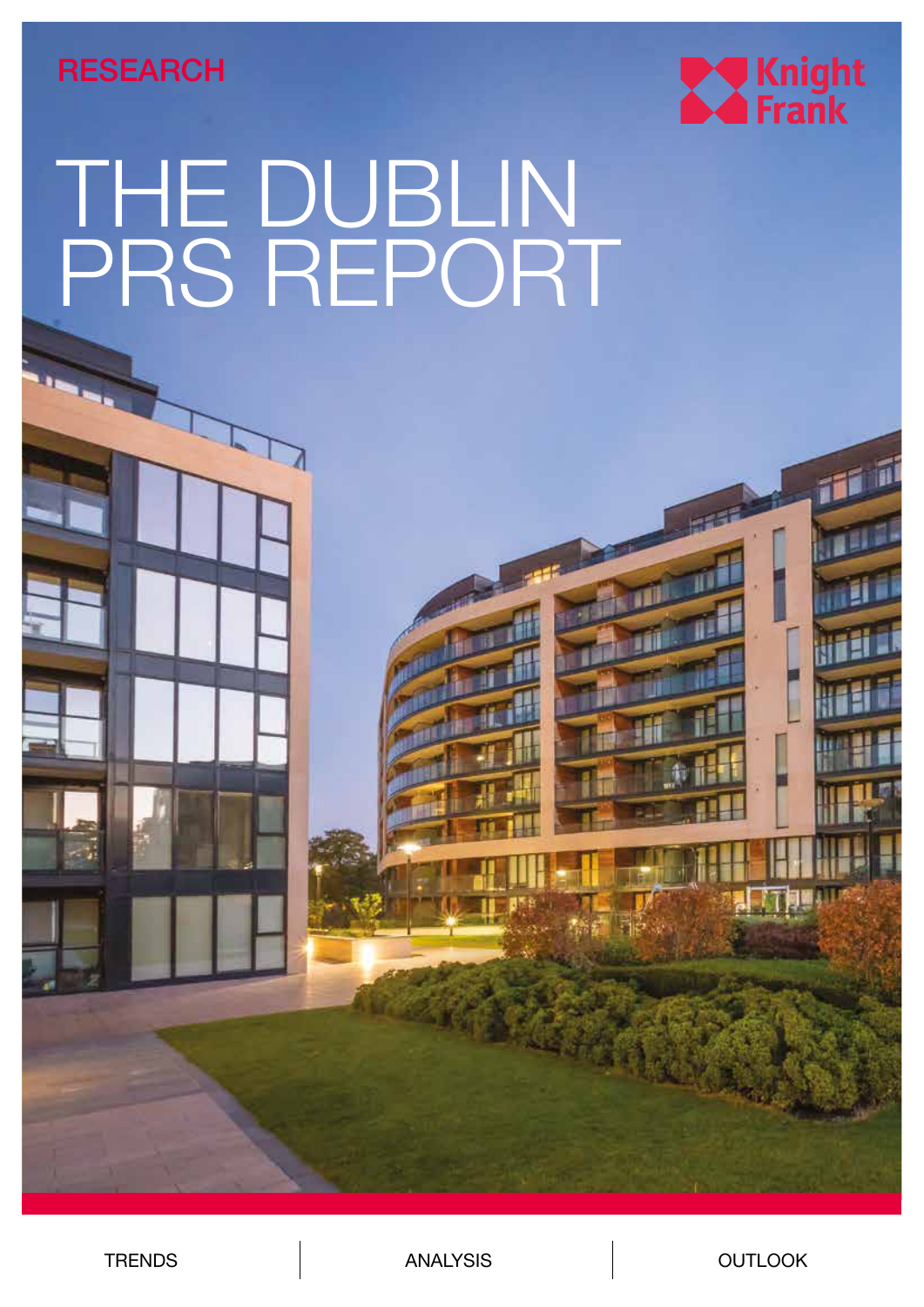### **SUMMARY**



## INTRODUCTION

Investor sentiment towards the Private Rented Sector (PRS) is increasingly positive internationally, with Dublin well-positioned to capitalise on this trend.

The internationalisation of real estate coupled with its segmentation into alternative investment specialisations – student housing, retirement living and PRS – means there is a supply of specialist global capital to deploy to the right markets. The interest in PRS has primarily been driven by pension funds, who are looking to take advantage of the fact that real wages and residential rents are highly correlated – a relationship they use to offset future liabilities. More generally, a wide spectrum of investors are attracted to having an element of PRS in their portfolio as it exhibits unique risk-return characteristics thus offering portfolio diversification benefits. This

demand has seen PRS become the second largest asset class in Dublin, with €926.7 million deployed last year. However, the real potential of PRS lies in the Built-to-Rent model. This is where investors fund the developments and hold for the long-term, with an estimated weight of capital of between three to five billion euros chasing these opportunities in Dublin.

The transition from a buy-to-rent to a Build-to-Rent market will be driven by the drying-up of standing investment opportunities coupled with the positive market fundamentals that BTR investors seek. For starters, Dublin is undergoing a population boom, with the population set to

- 1. Dublin is witnessing a large increase in investment in the Private Rented Sector
- 2. The next wave of investment activity will concentrate on Build-to-Rent opportunities
- 3. There has been a move away from home ownership to PRS, with 60% of under 35's now renting in Dublin
- 4. Ireland compares very favourably with other European nations regarding PRS market fundamentals
- 5. New design standards introduced by the Government will help increase the viability of the Build-To-Rent model in Ireland
- Investment value of between €450 to €800 psf
- Need for scale, ideally with 150 plus units and €50 million plus ticket deal size
- Prime locations or those near good transport links

- to be paid on practical completion
	- De-risked disposal at practical completion
	- Stamp Duty on full cost
	- Less risky, wider opportunity set of capital available

increase by 292,400 – or 21.7% – between 2016 and 2040 according to the Economic and Social Research Institute (ESRI).

Furthermore, tighter mortgage underwriting standards has seen bank lending fall to a fifth of the peak in 2006, resulting in a growing cohort of lifetime renters. Finally, there has been a cultural shift in attitudes towards renting in recognition of the flexibility it offers, with

- PRS investors implement forward funding and forward commitment structures with developers and illustrate a willingness to pay a premium when transacting with well-funded developers
- Funding new BTR stock rather than purchasing existing apartment stock allows greater scope for maximising operational efficiencies as well as future proofing assets
- Net prime entry yields range between 4.00% and 5.00%, with expected returns over a 15 year horizon given below:

this demand particularly strong from the young, internationally mobile professionals working in the tech and finance sectors.

That is not to say that the sector is without its challenges. Despite rents reaching record levels, the costs of construction remain high relative to other European markets, although the Government has recently implemented new design standards to address these challenges.

Furthermore, there is limited public data in relation to management/operational costs on which new entrants to the market can base investment decisions. However, with increased interest and confidence in this space, we see PRS continuing to grow in importance and looks set to play a crucial role in relieving the lack of residential supply that has emerged over the last number of years.

### **Developer**

### BUILD-TO-RENT DEAL STRUCTURING



\*261 apartments, excluding one listed building on site that must be retained as a single-use dwelling. Estimated valuation adjusted for this.

HOLD PERIOD (15+ years)

Exit Sale

- Forward funding • 100% funding solution with payments
- staggered as milestones of project reached and covenants satisfied • Improves Return on Capital
- Employed (ROCE)
- 

• Stamp Duty savings are possible • Buyers are institutional investors

• No up-front funding, fixed price agreed

- 
- 
- 
- 

#### Forward commitment











Source: Knight Frank Research

### INVESTMENT MARKET ACTIVITY

| <b>Selection of recent transactions</b> (arranged by price psf) |                                        |                            |                      |                                                 |                                |                              |                     |                                            |
|-----------------------------------------------------------------|----------------------------------------|----------------------------|----------------------|-------------------------------------------------|--------------------------------|------------------------------|---------------------|--------------------------------------------|
| <b>Date</b>                                                     | <b>Property</b>                        | <b>Type</b>                | <b>Buyer</b>         | <b>Units</b><br>$(1 - bed / 2 - bed)$<br>3-bed) | <b>Average</b><br>price<br>psf | <b>Average</b><br>price/unit | Est.<br>price<br>€m | Est. net<br><i>initial</i><br><b>yield</b> |
| Q2<br>2018                                                      | 6 Hanover Quay,<br>Dublin 2            | New<br><b>Build</b>        | Carysfort<br>Capital | 120<br>(24/74/22)                               | €807                           | €841,667                     | €101                | 4.00%                                      |
| Q <sub>1</sub><br>2019                                          | Dublin Landings,<br>Dublin 1           | <b>New</b><br><b>Build</b> | Greystar             | 268<br>(82, 146, 40)                            | €740                           | €654.851                     | € 175.5             | N/A                                        |
| Q <sub>2</sub><br>2018                                          | Fernbank, Dundrum,<br>Dublin 14        | New<br><b>Build</b>        | Irish Life           | $261*$<br>(56/188/17)                           | €596*                          | €523.946*                    | €138.5              | 5.00%                                      |
| Q <sub>3</sub><br>2018                                          | The Grange,<br>Stillorgan, Co Dublin   | Existing<br>Stock          | Kennedy<br>Wilson    | 274<br>(74/175/25)                              | €539                           | €459.854                     | €126                | 4.37%                                      |
| Q3<br>2017                                                      | Honeypark, Dún<br>Laoghaire, Co Dublin | New<br><b>Build</b>        | Patrizia             | 319<br>(61/197/61)                              | €449                           | €413.793                     | €132                | 5.44%                                      |
| Course Knight Erank Desearch                                    |                                        |                            |                      |                                                 |                                |                              |                     |                                            |

Source: Knight Frank Research

The PRS investment market has got off to a strong start in 2019 with Greystar going sale agreed on 268 apartments at Dublin Landings for €175.5 million.

Activity in 2018 was dominated by schemes that were already under construction such as the purchase of 6 Hanover Quay by Carysfort Capital from Cairn Homes and Irish Life's acquisition of Fernbank in Churchtown from Park Developments. Similarly, Patrizia bought Honeypark from Cosgrave's in Q3 2017 during the construction phase. Interestingly, each of these developments were originally intended for sale on a break-up basis to individual owner-occupiers / investors before being converted to a PRS model.

The sale of The Grange in Stillorgan represented one of the last major disposals by NAMA of its standing residential portfolio. The next stage in the market will see these investors forward commit and forward fund developments directly on a BTR basis.



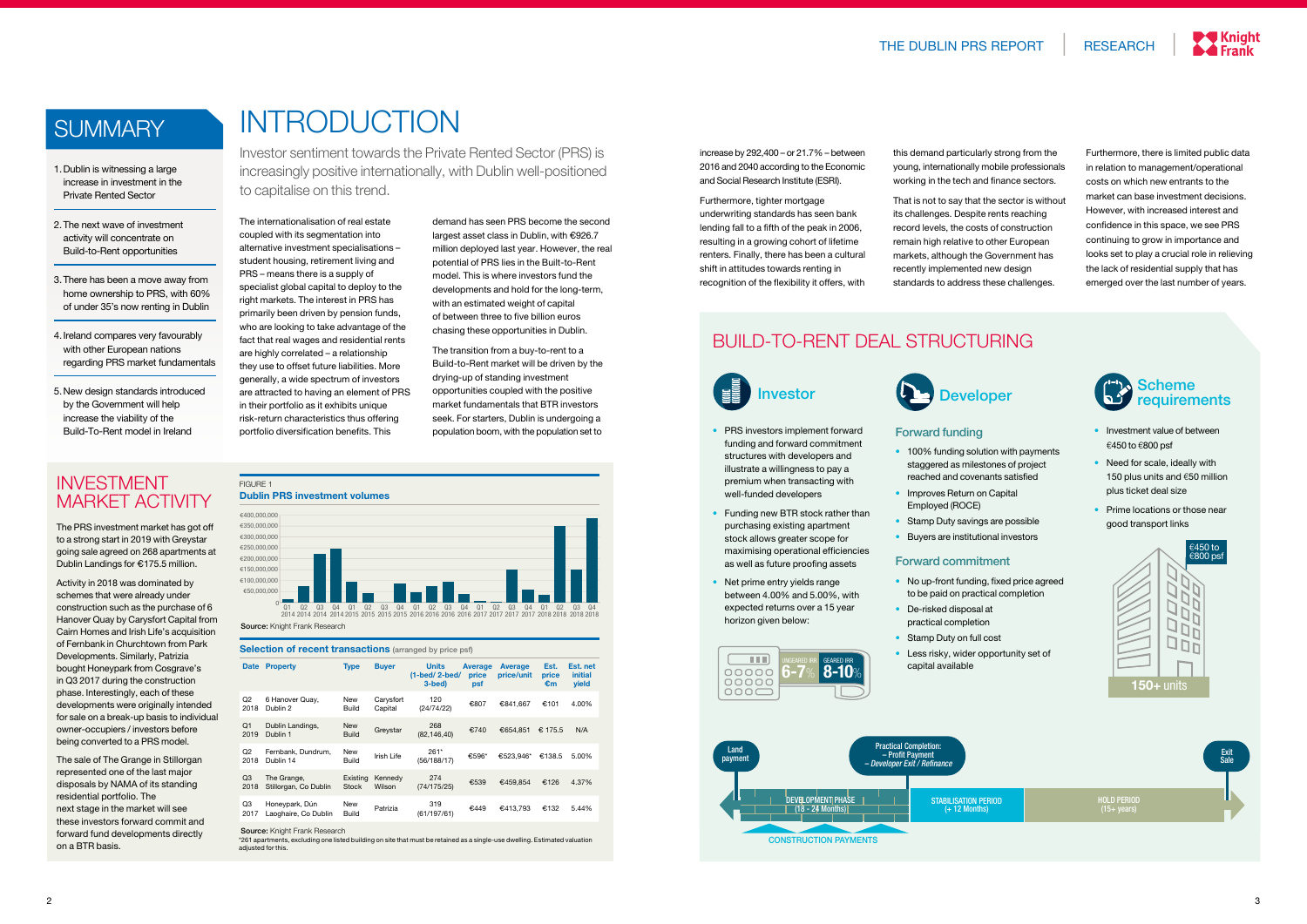### FUNDAMENTAL DRIVERS

### 450 500  $550 -$ 600 650 700 750 800 PROJECTED 2015<br>2015<br>2017<br>2018<br>2018 2012 2013

FIGURE 2

**Source:** CSO, ESRI

**Employment Dublin 000's** 

#### **Economy**

### KEY MARKET INDICATORS

#### **Dublin apartment prices**

Apartment prices in Dublin have almost doubled since the bottom of the market in 2012. The latest data also shows that prices grew by 5.7% in the year to October 2018.

#### **Dublin apartment rents**

Dublin rents in Q3 hit their highest level since records began in 2007 and have now increased by 71% since their low point in Q1 2011. Rents have been more stable than prices having fallen by 28% in the aftermath of the financial crisis compared to 65% for prices.

#### **Share of mortgage market**

Non-professional individual buy-to-let investors have traditionally been the providers of rental accommodation in Ireland. In fact, at one stage during 2008, the BTL share of the mortgage market exceeded the FTB share, which was an indication of the unsustainable credit boom that fuelled the market at the time.

However, these individual investors have been exiting the market due to the onerous tax burden of approximately 50% on rental income. Their exit is an opportunity for professional PRS investors to fill.

#### **Mortgage drawdowns**

A lack of mortgage financing is channeling households into PRS across all household ages in Dublin. For example, while the number of PRS households in the over 35 age group grew at a rate of 4% per year, the number of outright owners grew at half this rate at only 2%. The number of households who own with a mortgage grew at an even slower rate of 0.4% per annum, illustrating the lack of mortgage financing in the market.

#### **Dublin new residential delivery**

Just 6,632 new residential units have been delivered in Dublin in the 12 months to Q3 2018, representing just over half of the estimated demand. Furthermore, we estimate an immediate need for approximately 33,000 units to account for pent-up demand.

### TENURE AND THE AFFORDABILITY GAP



#### **Dublin properties to rent**



Just 1,379 properties were listed as available for rent on Daft.ie at the end of Q3 2018, less than a fifth of the peak of 8,264 recorded in Q2 2009.



According to the ESRI, the Irish economy is expected to have grown by 8.2% in 2018. Growth of this magnitude would make it the fastest growing economy in Europe for a fifth consecutive year. Dublin is the main engine of economic growth and has seen office take-up expand for six consecutive years to set a new record in 2018 with 3.9 million sq ft transacting. The tech sector is the main driver of the market, accounting for 52% of activity in 2018. In fact, Google, Amazon, Facebook, LinkedIn and Microsoft now occupy over 2.2 million sq ft in Dublin and continue to expand at a rapid pace. This growth has led to employment surpassing its pre-crisis peak with 696,200 people employed as of Q3 2018 according to the Central Statistics Office (CSO). In total, Dublin represents 31% of the national workforce.



Looking ahead, The ESRI is forecasting that 100,000 more jobs will be created in Dublin by 2040, growing employment to 795,900 over the period. In the shorter-term, Brexit adds the potential for job relocations from London with Barclays and JP Morgan among the companies believed to be ramping-up their operations in Dublin.

#### **Population**

Ireland is experiencing a population boom, providing a natural long-term source of demand for housing. Over the period 1991-2016, the population grew by 35% compared to a growth rate of 7% for the EU as a whole. A high fertility rate in conjunction with low mortality rates has resulted in Ireland's natural population growth being the highest in Europe at 6.6% in 2017, far ahead of the second highest of Cyprus which had an increase of 3.8%.





The high growth rate is set to continue with Eurostat projecting that the population of Ireland will increase by 28.2% to 2080, compared to just 0.6% for the EU-28.

Due to trends in urbanisation, Dublin is set to benefit most from this population growth. According to the UN, 80% of people in Ireland will live in urban areas by 2050, up from 62.7% in 2016. According to the CSO, over 40% of population growth in the coming years will be concentrated in Dublin. Furthermore, the counties surrounding Dublin in the Mid-East region (Meath, Kildare and Wicklow) have the next highest potential accounting for approximately 25% of projected growth. Clearly then, Dublin will be the focal point of future population growth which will underpin long-term demand for housing.

#### FIGURE 3

#### 5 6





#### **Source:** BPFI



#### **Source:** RTB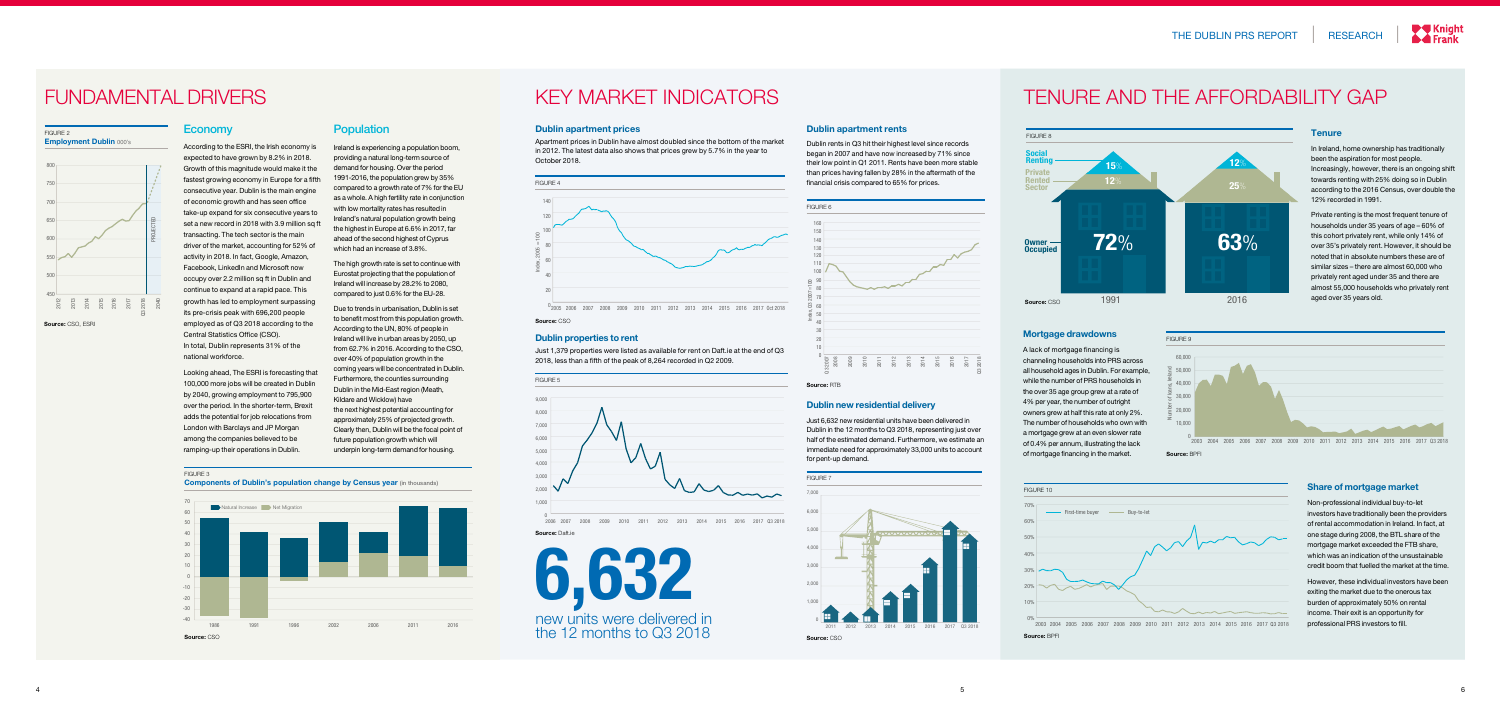



ANNUAL NATURAL POPULATION **CHANGE** 

合 LIVING IN





Note: Percentage of the population living in a flat in a building with ten or more dwellings

**OVERBURDENED** RENTAL LEVEL

23

詢

FIGURE 13







**Source:** Eurostat, data relating to 2016



FIGURE 11

**6.6%**



**28.2%**



**2.7**

AVERAGE **HOUSEHOLD** SIZE

**4.8% 13.2%**



LANDLORD

**19.6%**

PAYING



**23.8% 19.9% 2.3 -0.4% 0.6% 28.0%**

# PAS MARKETT FUNNDAM ENTIALS: IRELAND IN A EUROPEAN CONTEXT

# **IRELAND**

**EU-28**

**Source:** Eurostat, data relating to 2016

Note: Percentage of the population living in households spending 40% or more of their equivalised disposable inq







**Forecast population growth 2020–2080**

**Source:** Eurostat, 2018